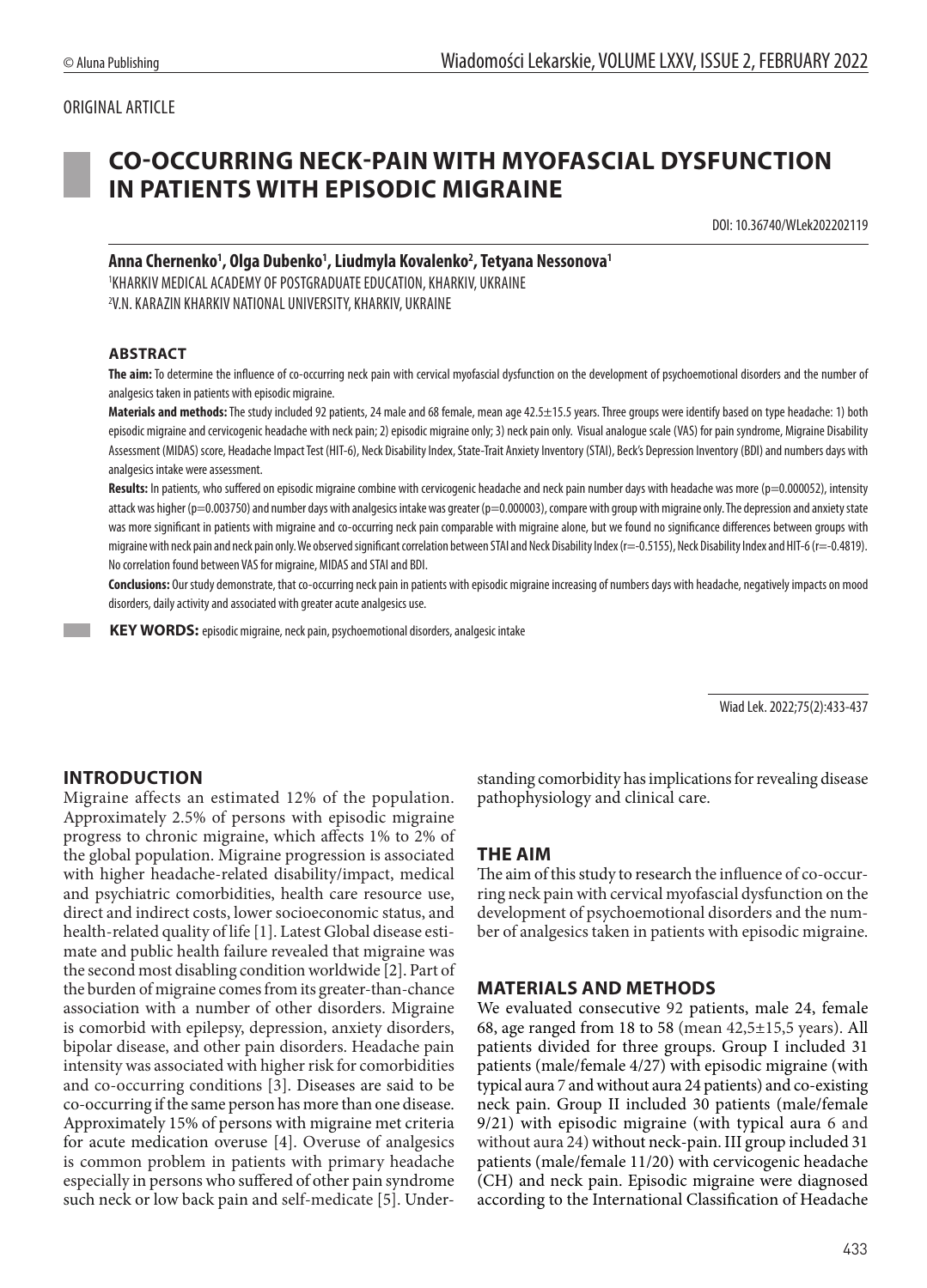– 3rd edition [6]. Duration of the disease ranged from 3 months to 32 years, a frequency of 4 to 7 attacks per month (average frequency of 5.4). Neck pain was assessed by reporting neck pain for more than 3 months and intensity 3 on the numerical scale of pain. Exclusion criteria was other primary headache or secondary headaches, arterial hypertension, ischemic heart disease, anamnesis of stroke, diabetes mellitus, other pain syndromes, pregnancy. Radiography of the cervical spine with functional load was performed for all patients; as a result, severe degenerative-dystrophic changes in the spine, disc herniation and root compression phenomena were excluded. All of the patients presented with the muscle tonic disorders due to of various grade scoliosis of the cervical and thoracic spine (29 patients), functional blockade of the joints of the cervical spine (31 patients) accompanied by tension of pericranial muscles and reflex muscle-tonic syndromes of the cervical region (cervicalgia, cervicobrachial syndrome). A visual analogue scale (VAS) was used to evaluate the dynamics of the quantitative characteristics of the pain syndrome, according to which patients were assessing the intensity of the pain syndrome of a migraine attack in the range from 1 to 100 mm [7; 8]. The MIDAS (Migraine Disability Assessment) scale was used to assess the effect of migraine on daily activity and performance for 3 months [9]. A quantitative assessment of the impact of the severity of subjective and objective symptoms of headache was carried out using the "Headache impact test" - "HIT-6" TM [10], which is a questionnaire that allows to determine the degree of influence of headache on the patient's daily activities. The number of points indicates the severity of the negative impact of a headache on a patient's life. The questionnaire consists of six questions with five possible answers for each one of them corresponding to a certain number of points. Neck Disability Index [11]. Mood and depression disorder evaluated according the Beck Depression Inventory (BDI), two subscales are distinguished in this technique: points 1-13 present the cognitive-affective subscale (CA) and points 14-21 present the subscale for somatic manifestations of depression (SP) [12]. To assess the level of personal anxiety the Spilberger-Hanin's anxiety scale was used [13]. All patients completed a headache and neck pain diary for to calculate presence or absence headache, headache frequency and duration, the number of days with analgesics intake.

The work performed in accordance with the principles of the World Health Association Helsinki Declaration "Ethical Principles of Medical Research with Human Involvement as Object of Study". Before inclusion in the study, patients and their relatives were inform with the study protocol and signed voluntary informed consent.

The statistical analyses were carried out with the SPSS statistical package (10.0 Version). Results are expressed as mean and error standard of the mean  $(M \pm m)$  for the studied parameters. Statistical analysis was conducted with a confidence level of 95%. A p-value less than 0.05 was considered statistically significant. To analyze the normal distribution of the variables, the Kolmogorov-Smirnov test was used. The difference in the mean values of indicators in the groups was confirmed by parametric analysis of variance ( $p$  <0.05). For pairwise comparison of groups, the Scheffe test was used. Association between characteristics was ascertained using Pearson's correlation.

# **RESULTS**

The results of the study showed that the number of days with headache for 3 months in patients from group I with a co-occurring of migraine and cervicogenic headache and neck pain was significantly greater than in the group with migraine only, but did not differ significantly from group III with neck pain without migraine (figure 1). The intensity of pain during a migraine attack on the VAS scale was higher and the disability according to the MIDAS questionnaire was more significant in patients I groups versus group II (table I). Degree of influence of headache on the patient's daily activity according HIT-6 was more substantial in group with co-occurring of migraine and cervicogenic headache and neck pain comparable with group with migraine alone or neck pain alone.

When evaluating psychoemotional disorders, it was noted that the level of the state and trait anxiety was the lowest in patients group II with episodic migraine only in comparison with groups of patients who had neck pain. The level of depression in the examined patients was generally insignificant, but the lowest was in patients group II with migraine alone. Number days with analgesic intake per month was greater in I group of patients (figure 2).

Our data showing that patients with migraine alone almost use simple analgesics such acetaminophen (paracetamol) or ibuprofen, or triptan for treatment acute attack. Patients with co-occuring migraine and neck-pain often intake combine analgesics (acetominophen+metamizole sodium+coffeine) or non-steroidal anti-inflammatory drugs (NSAID), and 6 (19.35%) of them had sigh of medication overuse - >10 day for month. Patients with neck pain only often used NSAID. The majority of patients with episodic migraine and neck pain used acute medications for headache more than one class of medication. The rates of monotherapies were highest in NSAIDs, although the majority used at least one additional class of medication.

In I patients group there was a correlation between the number of days with headache and trait anxiety (r=0.4159) and number days with combined analgesics (r=0.4279), also in this group NDI correlated with HIT-6 (r=-0.4819). In III group significance correlation found between number of days with headache and BDS (r=0.4761), NDI with State anxiety ( $r=-0.5155$ ), Trait anxiety ( $r=0.51690$ ) and number days with combined analgesics (r=0.4445). In II patients group with migraine only significance correlation found only between days with headache for 3 months с days with simple analgesics (r=0.5053).

Thus, our study showed that the co-occurring of episodic migraine with cervicogenic headache and neck pain is associated with an increase in anxiety manifestations, an increase in the number days with headache for 3 months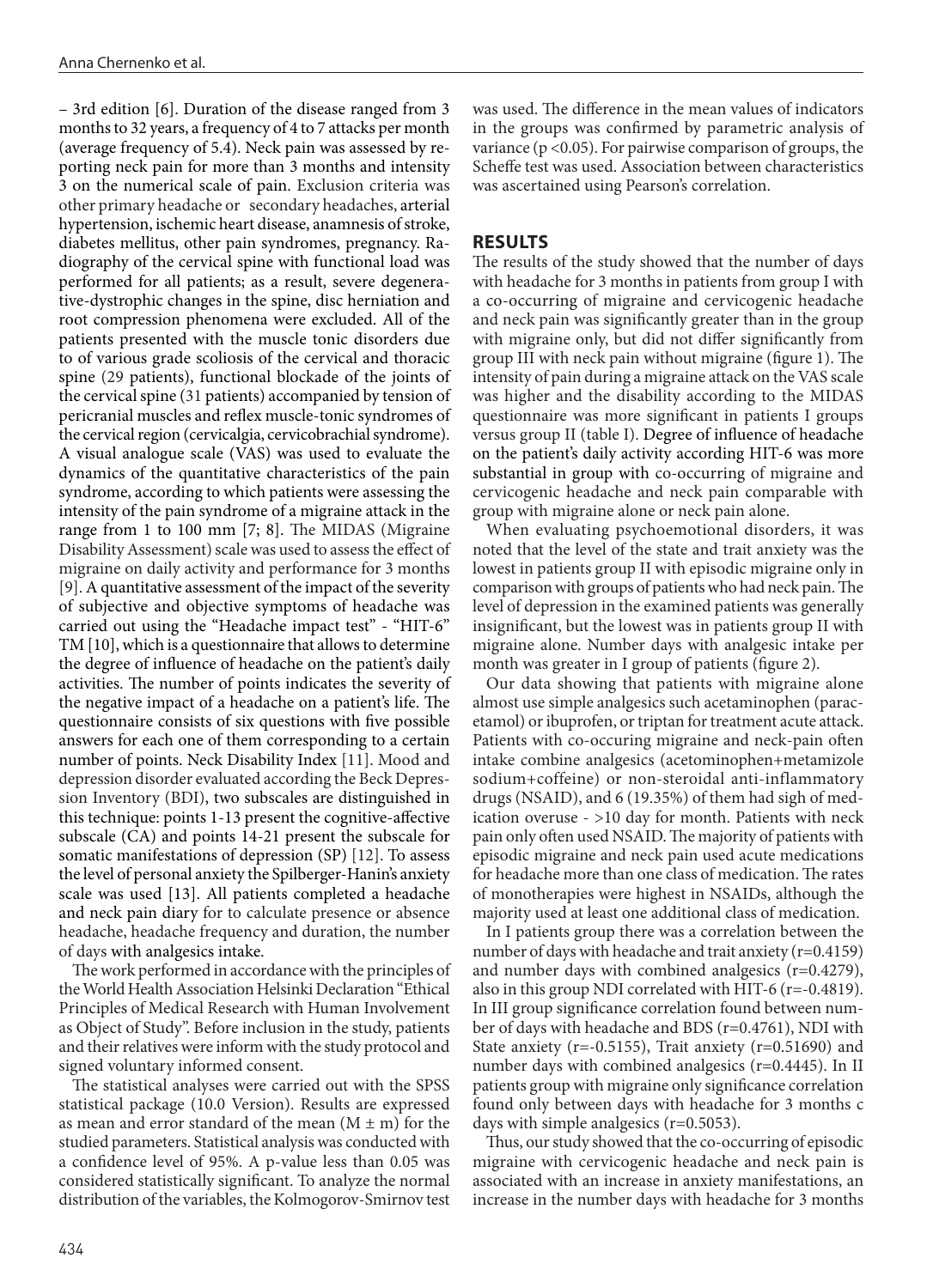

**Fig. 1.** Differences between groups to number day with headache for 3 months  $(p<0.05)$ .



**Fig. 2.** Differences between groups to number day with combine analgesic intake  $(p<0.05)$ .

|  | Table I. General characteristics for different headache group patients |  |  |  |
|--|------------------------------------------------------------------------|--|--|--|
|--|------------------------------------------------------------------------|--|--|--|

| <b>Characteristics</b>                                         | Group I<br>$n = 31$ | <b>Group II</b><br>$n=30$ | <b>Group III</b><br>$n = 31$ | P value    |
|----------------------------------------------------------------|---------------------|---------------------------|------------------------------|------------|
| Number days with<br>headache for 3 months                      | 27,87±1,84          | 14,60±1,01                | $26,71\pm1,91$               | p=0,000052 |
| VAS of migraine                                                | $8,77 \pm 0,17$     | 7,96±0,20                 | 0                            | p=0,003750 |
| VAS of CH                                                      | $4,87 \pm 0,24$     | 0                         | $6,83\pm0.25$                | p=0,000001 |
| <b>MIDAS</b>                                                   | $42,8 \pm 3,11$     | $30,03 \pm 1,39$          | 0                            | p=0,000482 |
| HIT-6                                                          | 62,09±0,70          | 56,63±0,75                | 58,06±1,47                   | p=0,000001 |
| State anxiety                                                  | 48,19±1,01          | 42,40±0,95                | 47,52±1,09                   | p=0,000001 |
| Trait anxiety                                                  | 51,80±0,81          | 47,03±0,92                | $50,25\pm0,81$               | p=0,000002 |
| <b>Beck Depression Scale</b>                                   | $8,80 \pm 0,86$     | $5,40\pm0,47$             | $8,93\pm0.84$                | p=0,000001 |
| <b>Neck Disability Index</b>                                   | 11,25±0,84          | $2,90\pm0,16$             | $15,12\pm0,77$               | p=0,000001 |
| Number days with simple analgesics per month                   | $1,90 \pm 0.75$     | $3,63\pm0,53$             | 3,87±0,75                    | p=0,094177 |
| Number days with<br>combined analgesics/<br>triptans per month | $7,06 \pm 0,96$     | $1,20\pm0.35$             | $3,19\pm0.83$                | p=0,000003 |

and an increase in the number of days with the use of combined analgesics.

## **DISCUSSION**

In our study we examined relationship between migraine and cervicogenic headache and neck pain. Migraine is a highly prevalent headache disorder of people worldwide. Neck pain also one of the most common complaints in medicine, affecting 14–71% of adults. Different features of neck pain such as pericranial muscle tenderness, myofascial referred pain from neck muscles, and the dysfunction of the joints of the upper cervical spine have been associated with headache. Many migraine sufferers report neck discomfort and stiffness before and/or during an attack [14]. Comorbid and co-occuring diseases are risk factors for the progression of episodic migraine to chronic migraine. Pericranial tension and pain are one of the reasons for the decline in the quality of life of patients with migraine in the period between attacks [15]. "Multimorbidity" is associated with acute medication overuse and chronification of migraine [16].

Co-occuring migraine and neck pain is most likely associated with dysfunction of antinociceptive systems and trigeminal-cervical system, which leads to activation of motor neurons and the formation of muscular-tonic syndrome and myofascial dysfunction in the head and neck. In some studies described that noxious stimuli from the cervical structures and muscles may play role in the pathogenesis of migraine headache by enhanced of central sensitization. Prolonged nociceptive stimuli from the neck structures could be important for producing continuous afferent bombardment of the trigeminal nerve nucleus caudalis, and, hence, activation of the trigeminovascular system. Clinical findings suggest a relationship between migraine headache on the one hand and neck pain, or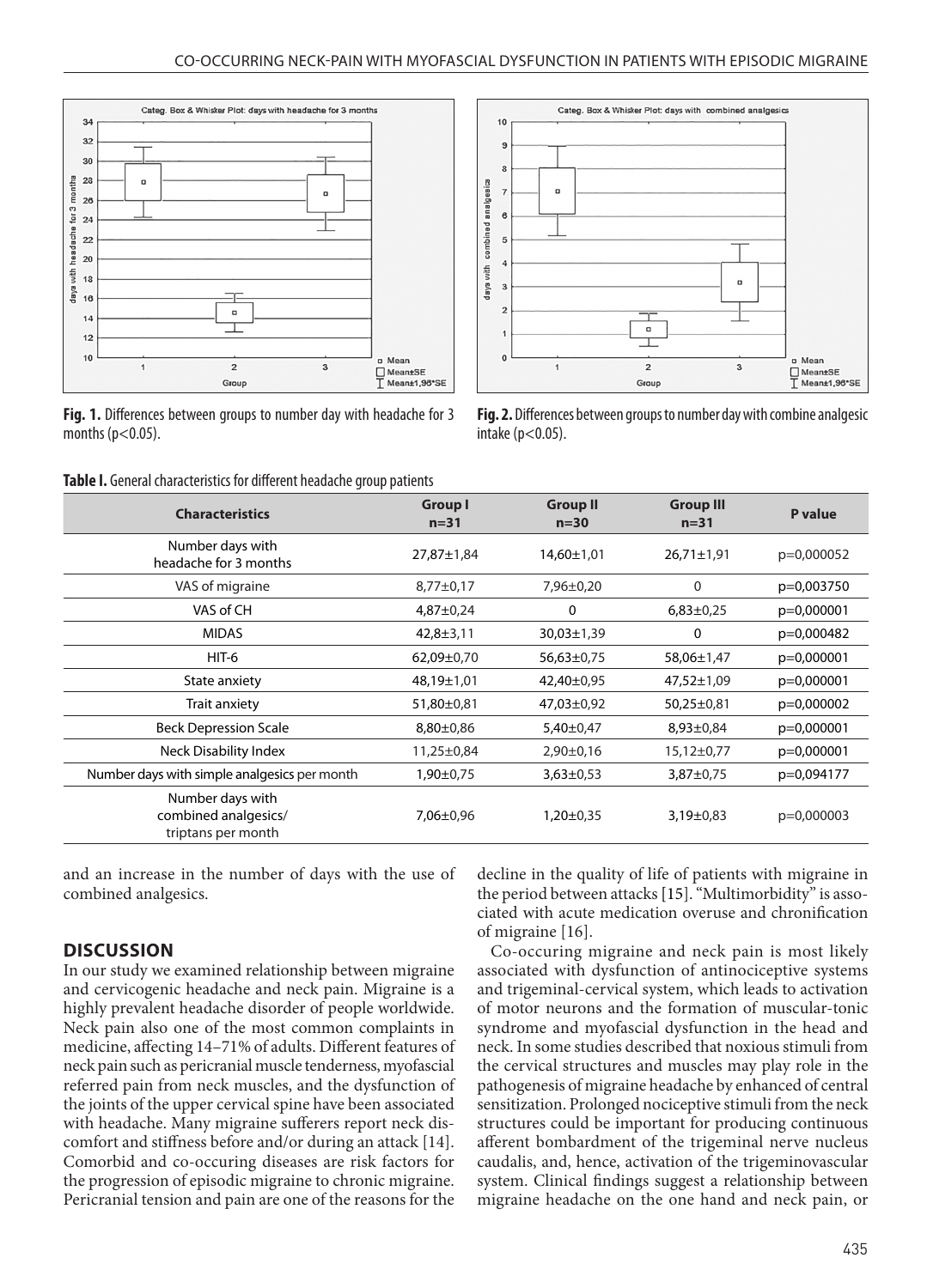neck-muscle stiffness or tenderness, on the other hand. In addition, there is convergence of trigeminovascular and cervical-muscle nociceptive afferents in the area of the upper cervical cord, referred to as trigeminocervical nucleus. [17]. Analgesic overuse may induce alterations in nociceptive neural networks, and it has been reported that patients without a previous history of headache taking analgesics on a regular basis for other conditions do not develop chronic headache [18]. Subgroups of migraine identified by comorbidity classes at cross-section predicted progression from episodic migraine (with  $\geq 1$  comorbidity at baseline) to chronic migraine. The relationship of comorbidity group to chronic migraine onset remained after adjusting for indicators of migraine severity, such as MIDAS [19]. Results of studies confirm that chronic neck and low-back pain are highly prevalent in the general population, but they indicate that the association between analgesic overuse and chronic headache is stronger than the association between analgesic overuse and chronic neck or chronic low-back pain. This study also showed that the association between analgesic overuse and headache is stronger for migraine than nonmigrainous headache. Higher intake of analgesics among headache sufferers simply reflects a more severe pain in this group than in those with neck pain [20].

Migraine is highly comorbid with both mood and anxiety disorders. The presence of a comorbid mood disorder predicts greater decreases in disability over the course of behavioral and pharmacological migraine treatment. Presence of neck pain in patients with migraine is associated with poorer treatment response [21; 22]. The high number of individuals with analgesic overuse has important clinical implications, and physicians should be aware of the potential risk of analgesic overuse among those with chronic pain, especially among those with migraine. Information about the hazards of frequent intake of symptomatic medication is important, and prophylactic treatment should possibly be considers at an early stage to prevent an "overuse" pattern and subsequent risk for medication overuse headache. Our study confirm the association between episodic migraine, neck pain and psychoemotional disorders.

# **CONCLUSIONS**

- 1. Patients with co-occurring migraine and neck-pain with myofascial dysfunction had greater number days with headache for 3 month, more intensive pain during attack and greater disability according MIDAS.
- 2. Co-occurring neck-pain in patients with episodic migraine associated with mood and anxiety disorders.
- 3. In patients with combined episodic migraine and neckpain observed increase number days with analgesic intake especially combine analgesic that may be risk for chronification headache. Neck pain is a better predictor of adverse treatment outcome of headache. Evaluating and correction myofascial dysfunction in migraineurs patients is an important step towards optimizing interventions for migraine care to better manage their condition, improve their ability.

## **REFERENCES**

- 1. Burch R.C., Buse D.C., Lipton R.B. Migraine: Epidemiology, Burden, and Comorbidity. Neurol Clin. 2019;37(4):631-649. doi: 10.1016/j. ncl.2019.06.001.
- 2. Global burden of 369 diseases and injuries in 204 countries and territories, 1990-2019: a systematic analysis for the Global Burden of Disease Study 2019. Lancet. 2020;396(10258):1204-1222. doi: 10.1016/ S0140-6736(20)30925-9.
- 3. Buse D.C., Reed M.L., Fanning K.M. et al. Comorbid and co-occurring conditions in migraine and associated risk of increasing headache pain intensity and headache frequency: results of the migraine in America symptoms and treatment (MAST) study. J Headache Pain. 2020;23:31- 38. doi:10.1186/s10194-020-1084-y.
- 4. Schwedt T.J., Alam A., Reed M.L. et al. Factors associated with acute medication overuse in people with migraine: results from the 2017 migraine in America symptoms and treatment (MAST) study. J Headache Pain. 2018;19: 38-46 doi: 10.1186/s10194-018-0865-z.
- 5. Thorlund K., Sun-Edelstein C., Druyts E. et al. Risk of medication overuse headache across classes of treatments for acute migraine. J Headache Pain. 2016;17:107-115. doi: 10.1186/s10194-016-0696-8.
- 6. Headache Classification Committee of the International Headache Society (IHS). The International Classification of Headache Disorders, 3rd edition. Cephalalgia. 2018;38(1):1-211. doi: 10.1177/0333102417738202.
- 7. Loder E., Burch R. Measuring pain intensity in headache trials: which scale to use? Cephalalgia 2012;32(3):179-182. doi:10.1177/0333102411434812.
- 8. Delgado D.A., Lambert B.S., Boutris N. et al. Validation of Digital Visual Analog Scale Pain Scoring With a Traditional Paper-based Visual Analog Scale in Adults. Journal of the American Academy of Orthopaedic Surgeons. Global research & reviews. 2018; 2(3) e088. 23. doi:10.5435/ JAAOSGlobal-D-17-00088.
- 9. Stewart W.F., Lipton R.B., Kolodner K.B. et al. Validity of the Migraine Disability Assessment (MIDAS) score in comparison to a diarybased measure in a population sample of migraine sufferers. Pain. 2000;88(1):41-52. doi: 10.1016/S0304-3959(00)00305-5.
- 10. Yang M., Rendas-Baum R., Varon S.F., Kosinski M. Validation of the Headache Impact Test (HIT-6™) across episodic and chronic migraine. Cephalalgia: an international journal of headache. 2011;31(3):357-367. doi:10.1177/0333102410379890.
- 11. Vernon H., Mior S. The Neck Disability Index: a study of reliability and validity. J Manipulative Physiol Ther 1991;14(7):409-415.
- 12. Hubley A.M. Beck Depression Inventory. In: Michalos A.C. (eds) Encyclopedia of Quality of Life and Well-Being Research. Springer, Dordrecht. 2014. doi:10.1007/978-94-007-0753-5\_156.
- 13. Heeren A., Bernstein E.E., McNally R.J. Deconstructing trait anxiety: a network perspective, Anxiety, Stress & Coping. 2018;31(3):262-276. doi: 10.1080/10615806.2018.1439263.
- 14. Lampl C., Rudolph M., Deligianni C.I., Mitsikostas D.D. Neck pain in episodic migraine: premonitory symptom or part of the attack? J. Headache Pain. 2015;16(1):80. doi:10.1186/s10194-015-0566-9.
- 15. Buse D.C., Greisman J.D., Baigi K., Lipton R.B. Migraine progression: a systematic review. Headache. 2019;59:306–338. doi:10.1111/head.13459.
- 16. D'Amico D., Sansone E., Grazzi L. et al. Multimorbidity in patients with chronic migraine and medication overuse headache. Acta Neurol Scand. 2018;138:515–522. doi:10.1111/ane.13014.
- 17. Shevel E., Spierings E.H. Cervical muscles in the pathogenesis of migraine headache. J Headache Pain. 2004; 5:12–14. doi: 10.1007/s10194-004- 0062-0.